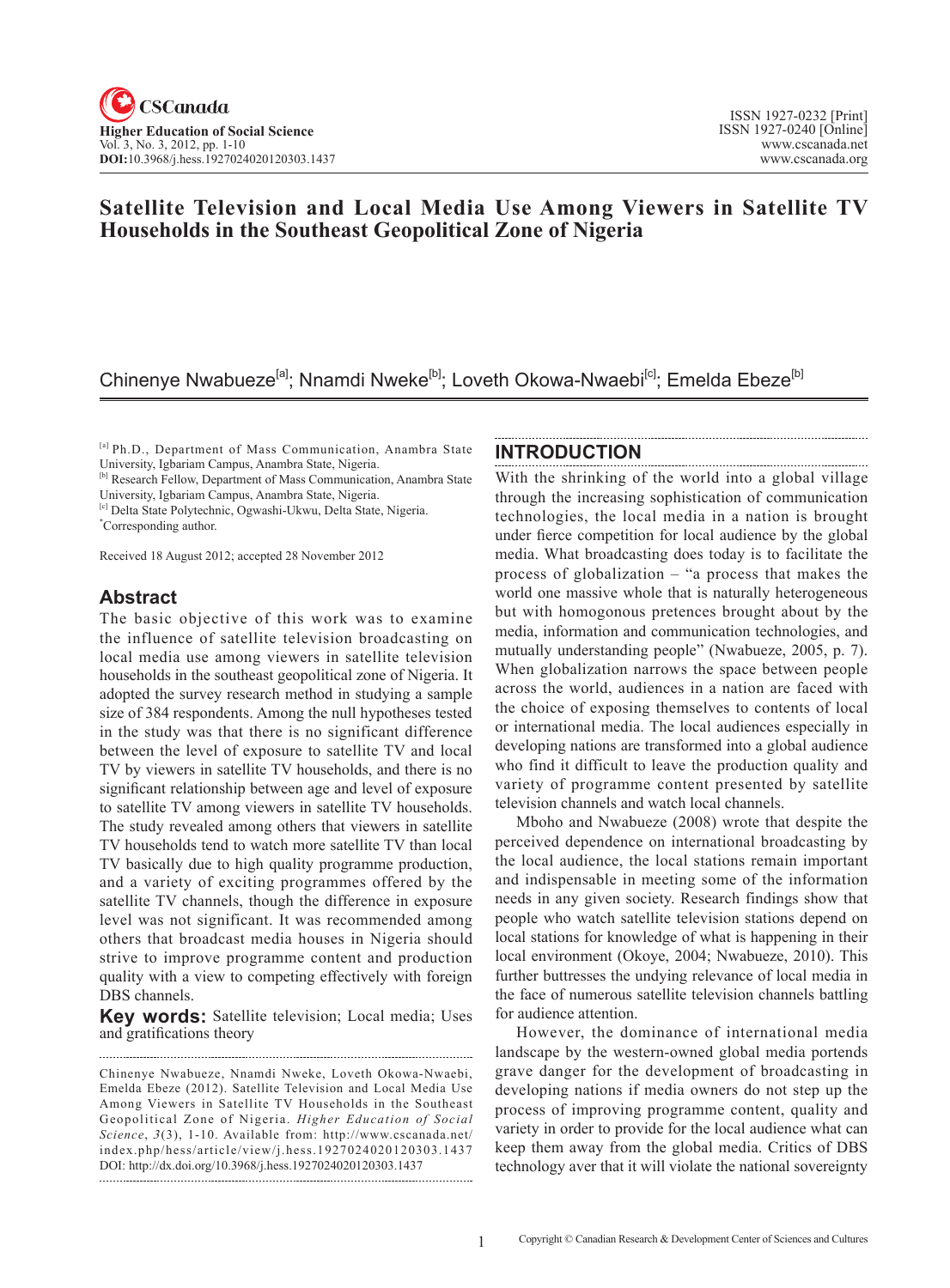of nations, foster cultural imperialism and even go against the New World Information and Communication Order (NWICO) which generated serious debates in the 1960s and 1970s. Kotler and Armstrong (2004) wrote that satellite television broadcasting is poaching into the culture of receiving nations and pouring in uncontrolled cultural materials from transmitting nations.

Similarly, McQuail (2005) observed that global media flows give rise to a state of cultural homogenization or synchronization, leading to a dominant form of culture that has no specific connection with real experience for most people. Inherent in this observation is the fact that nations that dominate the satellite broadcast world and have the capability to beam unrestricted and uncensored materials into the homes of people in nations that could be described as "receiver nations" tend to have their culture dominating the culture of other nations of the world. Satellite broadcasting, no doubt, powers cultural marketing.

Against this backdrop therefore, this work strives to determine uses of and gratifications derived from exposure to satellite TV and local TV by viewers in satellite TV households in the southeast geopolitical zone of Nigeria. It basically examines the influence of satellite television broadcasting on local media use among viewers in satellite television households in the southeast geopolitical zone of Nigeria.

# **THE PROBLEM**

Technologically advanced nations which initiate and beam satellite broadcast channels to the world basically beam their own version or perception of the world to an international audience. Dominick (2002, p. 462) observed that the United States of America "dominates the international TV programmes market." Kotler and Armstrong (2004) wrote that some critics argue that globalization means Americanization because the more people around the world are exposed to American culture and lifestyle in the food they eat, the stores they shop, and television shows and movies they watch, the more they will lose their individual identities. This buttresses the one-way flow of satellite broadcast messages from the developed to the developing nations of the world. Furthermore, from the postulations above, it does appear that too much exposure to foreign programmes as aired by foreign satellite TV stations could adversely affect audience cultural identity. But could it be said that Nigerians are exposed to more satellite TV then local TV?

There is still scarcity of empirical data on the level of exposure of Nigerians to foreign satellite television channels, especially in relation to their consumption of local media content. There is also need for more studies to establish reasons why people watch satellite TV or choose to watch more satellite TV than local TV, if that is the case. This is to say that there is need for empirical data

establishing whether viewers in satellite TV households actually watch more satellite TV than local TV and for what reasons, especially in Nigeria where ownership of satellite dish and decoders is increasing by the day.

This study had the following objectives:

1) To determine whether viewers in satellite TV households tend to watch more satellite TV than local TV stations.

2) To determine the uses of satellite TV viewing and gratifications among viewers in satellite TV households.

3) To ascertain the satellite TV and local TV programme types preferred by viewers in satellite TV households.

4) To determine whether age is a factor in determining the level of exposure to satellite TV and local TV.

5) To ascertain the most preferred satellite TV and local TV channels by viewers in satellite TV households. The **hypotheses of the study are**:

 $H_0$ 1: There is no significant difference between the level of exposure to satellite TV and local TV by viewers in satellite TV households.

 $H<sub>0</sub>$ 2: There is no significant relationship between age and level of exposure to satellite TV among viewers in satellite TV households.

# **REVIEW OF LITERATURE**

#### **Theoretical Base**

This study is anchored on the Uses and Gratifications theory which basically says that the audiences' media use is based on certain satisfaction, needs, wishes or motives. These needs majorly include those for information, relaxation, companionship, diversion or escape (McQuail, 2005). Marghalani, Palmgreen and Boyd (1998) observe that the Uses and Gratifications approach depicts the audiences as the primary elements in understanding the mass communication process. They further note that it presents a coherent explanation of how the audience actively uses the media to gratify their own needs and motivations.

The uses and gratifications theory is apt in explaining mass media exposure and media use pattern of the audience. It explains why the audiences watch certain programmes or choose certain stations. This applies to satellite television viewers also. Marghalani, Palmgreen and Boyd (1998) utilized this theory in a study that explained the spread of satellite TV adoption and use in Saudi Arabia. Okoye (2004) utilized this theory in a comparative study of the uses of satellite and local TV by residents of Ikoyi and Mushin areas in Lagos, Nigerian. Nwabueze (2010) also used the theory in explaining media exposure and use pattern in southeast geopolitical zone of Nigeria. The uses and gratifications theory aptly explains why people watch, read or listen to certain media and media contents.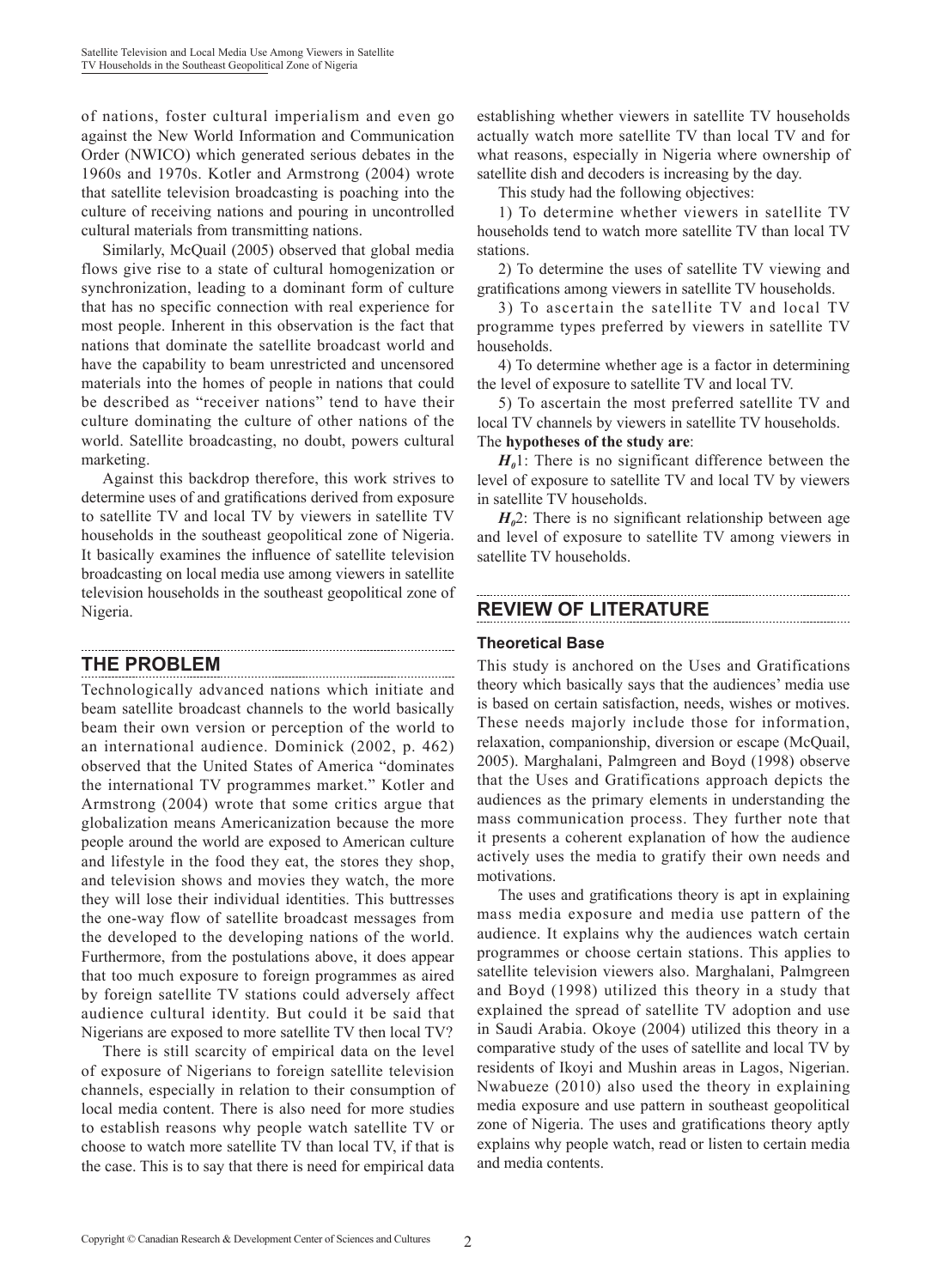## **Satellite TV Broadcasting: The Nigerian Experience**

Satellite television programme subscribers tend to be swelling in Nigeria. Prior to 1991, the satellite dish was the only means of receiving DBS channels in Nigeria. This came at a high cost and with stringent sale and acquisition procedures strictly implemented by the Federal Government.

By 1991, the "wireless cable" had come into existence in the United States and that same year, the facility was made available in Lagos and some other African nations, making DBS channels more accessible and available to more people. As Okoye (2004, p. 80) observes:

…Hero communications, through ABG, installed the first Multichannel, Multipoint Distribution Service (MMDS) in Lagos and other major cities in Africa. With the introduction of the "cableantenna" DBS became revolutionalised as the receiver which is much cheaper than satellite dish came within the reach of more people. Today, satellite TV antennas vie with local TV antennas for space in many areas of Lagos metropolis and other major Nigerian cities.

The MMDS facility is made up of transmitters which send television signals to transmitter antenna for subscribers to receive at home. The service could be scrambled by a service provider if subscribers do not pay for it. Subscribers receive satellite TV signals via an antenna which steps down the signal and a decoder connected to the television set. Among the leading Directto-Home television service providers in Nigeria are Multichoice Nigeria Limited and Trend TV Limited.

The DBS stations in Nigeria are Africa Independent Television (AIT), Minaj Broadcast International, Channels, Nigeria Television Authority (NTA) International, among others. Numerous cable stations exist in Nigeria. They use the MMDS channels to provide services to subscribers. They include MG Communication Systems Limited, Disc Engineering Limited, Transmit Network Limited, Delta Telecommunications & Electrical Services Limited, Worldlink Network Limited, Modern Communications Limited, Communication Trends (Nigeria) Limited (CTLTV), West-Midlands Communications, Bauchi Satellite/Cable Limited, IBW Cable/Satellite, ABG Communications Limited, Minaj Cable Network, Bauchi Satellite Cable Limited, Multimesh Communication Limited, Entertainment Cable Television, Ebonyi Cable Television (ECTV), Digital Entertainment Television (DET Cable TV) and Savannah Cable Communication Ltd.. (Nigeria Radio-TV-Cable Handbook of the National Broadcasting Commission (NBC) 2004, in Ndolo, 2005).

#### **Satellite Television Contents and Local Media Creativity**

The dominance of international television broadcasting by satellite channels largely owned by Western nations (and recently, some Middle Eastern nations), has some implications to the creative capacity of local television channels in developing nations. With divided local audience attention which to a large extent, favours foreign satellite television channels, the local media are faced with the challenge of understanding what motivates audience exposure to foreign channels and reflecting such factors in local media programming.

Since studies have shown that media content creativity and quality programming are among the basic factors that motivate audience in developing nations to watch satellite television channels (Zureikat, 1999; Okoye, 2004; Rahman, 1998; Nwabueze, 2010), broadcast media operators in these developing nations need to come up with more creative programmes to effectively complete the foreign satellite television channels for local audience. Apart from the news contents, existence of wide range of 24 hour programming – movies, soap opera, music television, sports, drama, documentary programmes etc. – also motivates audience exposure. What local media channels do today is to re-transmit foreign programmes or copy the production pattern of these programmes for local audience without considering the environment of the local audience. This practice described by Chadha and Kavoori (2005, p. 97) as "television programmes cloning" may be a way of retaining or re-attracting the interest of local audience, but as Mboho and Nwabueze (2008, p. 75) wrote, "outright replication or retransmission of foreign programmes does not encourage broadcast creativity". However, it could be a step in the right direction i.e. localizing foreign programming with local casts, environment and culture.

Sadly, when some of these foreign programmes are being copied, the only difference is in the local casts. The culture the local casts still portray is foreign (basically Western) through their dressing, lifestyle and their accent. The Big Brother Nigeria and numerous talk shows in local media are examples. In fact, there is hardly any local language reality television programme in Nigeria, despite the explosion of this type of programmes in the television industry in the country. One may argue that this would narrow the audience for such programmes in view of the numerous indigenous languages in the nation. But the numerous South American and recently, Asian soap operas on Nigerian television stations are in foreign languages with English subtitles and of course, large followership.

Technological upgrading is also crucial to the quality of local media programming. This is because a creative programme that lacks aesthetic quality close to what the local audience are used to seeing in foreign television channels, could discourage interest in the programme. Because developing nations do not possess the same level of technology and are not as economically well-placed as the developed nations, they (developing nations) would need to gradually upgrade both quality programming and technological input and avoid the temptation of foreign programme retransmission dominating local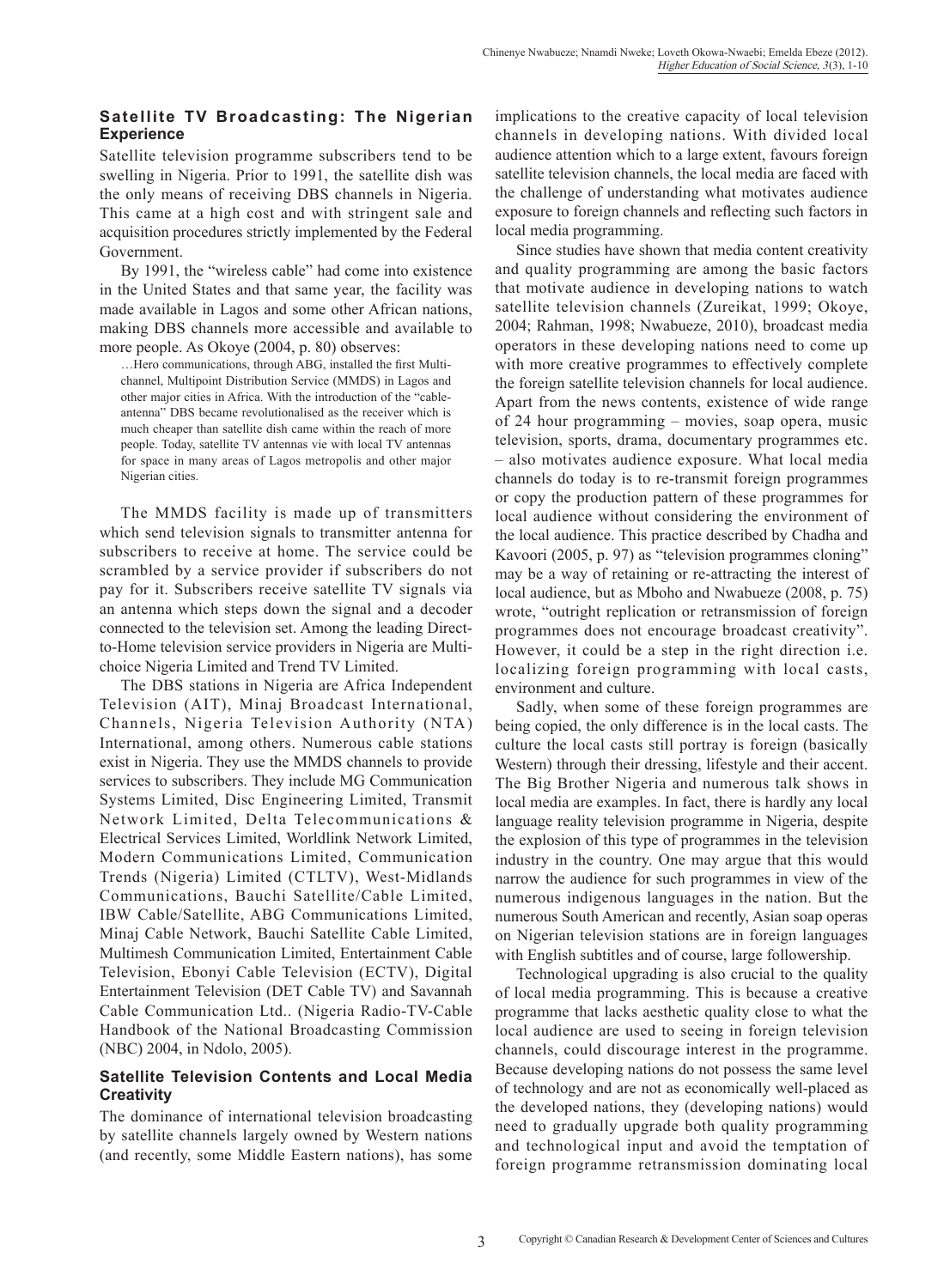media programming in a bid to compete for local audience interest. Governments in developing nations and the private sector need to do more to encourage the development of the local media sector towards meeting international standards.

#### **RESEARCH DESIGN**

The descriptive survey research method was adopted for this study. A representative sample of viewers in satellite TV households in the southeast geopolitical zone of Nigeria were studied. This was to determine respondents' uses of and gratifications derived from exposure to satellite TV and local TV.

## **Population of Study**

The population of study was drawn from the population figure of three cities in three states of the southeast geopolitical zone (Enugu in Enugu state, Onitsha in Anambra state, and Owerri in Imo state) made available by the National Population Commission (NPC) after the 2006 national population census.

The population of the study is 1,386,141 (one million, three hundred and eighty-six thousand, one hundred and forty one). The details are as follows:

Onitsha – 261604

Enugu – 722664

Owerri – 401873

(**Source:** *Federal Republic of Nigeria Official Gazette* Lagos, 15th May 2007, No. 24, Vol. 94)

These population figures therefore represent the population of viewers in satellite TV households in the various cities that were studied. This is in view of the fact that no data on the exact number of satellite TV viewers in the southeast exists. The satellite TV service providers in Nigeria do not have these figures.

The area of study comprises of three cities in the southeast geopolitical zone. They are Enugu in Enugu state, Onitsha in Anambra state, and Owerri in Imo state. These three cities were selected based on the following facts: Enugu, Onitsha and Owerri are important cities of the former Eastern Region and in the South-east geopolitical zone. These cities are now in three different states namely Enugu, Anambra and Imo respectively. Enugu and Owerri are state capitals while Onitsha is the economic capital of the region. Enugu is the former capital of the Eastern Region from where some part of Ebonyi state were carved out; Onitsha is the commercial capital of the southeast geopolitical zone and is inhabited by people from different states in the zone; Owerri is inhabited predominantly by civil servants and is the capital of old Imo state made up of some part of Abia and Ebonyi states.

#### **Sample Size**

The sample size for the study was 384 respondents. This was determined using Cozby's (2004, p. 130) table for sample size determination which estimated that

for a population of over 100,000 (hundred thousand at 95 percent confidence level and  $\pm$  5% error margin, the sample size is 384. The sample size for this study therefore, comprises of 384 viewers of satellite TV in the South east geopolitical zone.

Out of 384 satellite TV viewers studied, 59 percent (*n*   $= 208$ ) are male while 41 percent ( $n = 142$ ) are female. This showed a relative balance in the gender make-up of the audience. It further ensured that the findings of this study were not exclusive to a specific gender. Sixty percent  $(n = 227)$  of the respondents are young adults (those aged between 18-35 years) while 40 percent ( $n =$ 123) are old adults (those aged 36 and above).

The sample size comprised of 200 respondents resident in Enugu, 73 respondents in Onitsha and 111 respondents in Owerri. This allocation was based on the total population studied in each city. Majority of respondents (54%) had owned a satellite dish or cable network for 2 years and above. Most of the respondents (82%) had acquired or were in the process of acquiring tertiary education. Details showed that 65 of the respondents had NCE/OND, 173 had HND/Bachelors Degree, 66 had Masters Degree, 11 had Ph.D., 32 had primary/secondary education, and 3 had no formal education.

#### **Sampling Technique**

The multi-stage cluster sampling technique was adopted for this study. The Southeast which comprises of five states was clustered into three cities – Enugu, Onitsha, and Owerri. Satellite TV households/viewers in these cities were studied.

The proportionate stratified sampling technique was used in determining the number of elements that were studied in each of the selected cities. The sample size that was drawn from each city was as follows: Onitsha – 19% of 384 = 73, Enugu – 52% of 384 = 200, Owerri – 29% of  $384 = 111.$ 

A four-stage sequence was adopted for this study. First, the cities studied were clustered into local government areas that make up each city. Next, the researcher narrowed the cluster of areas/districts in each local government area into four that were studied. To achieve this, the researcher wrote out the names of all areas/districts in each LGA, folded them and randomly selected four from each LGA for the study (except where less than four residential areas/districts exist). Next was identification of streets and households that were studied in selected areas/districts. Next was the selection of individual respondent studied in each household.

# **Reliability of Research Instrument**

The test-retest method of computing reliability using correlation coefficients was adopted in this study. In this method, the same people were measured at two different points in time, and a coefficient between the two scores was computed. A group of ten respondents in Awka,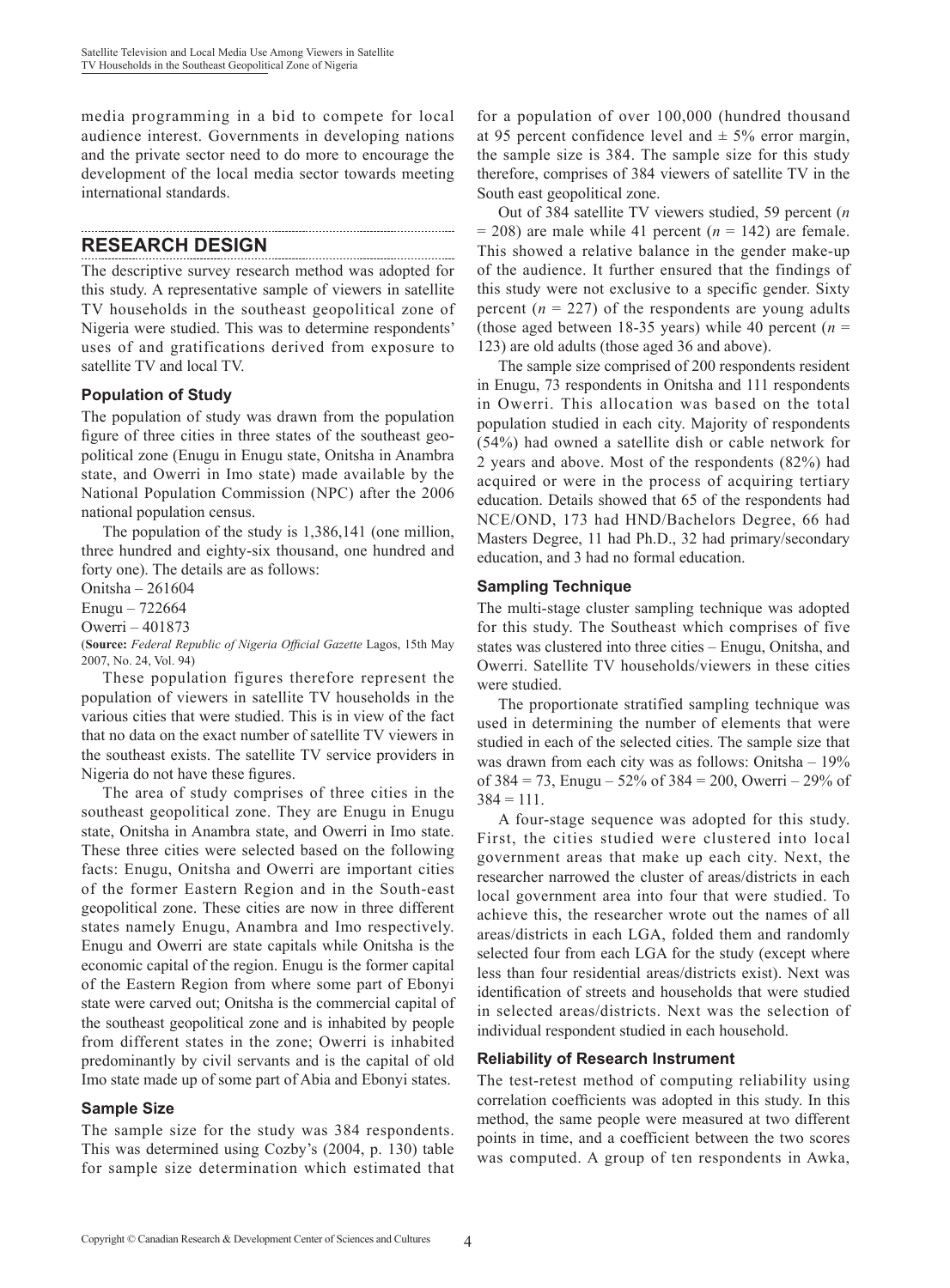Anambra State Capital were randomly selected for the pilot study at two different points in time. This pilot study group was selected outside the cities that were studied (i.e. outside the region of research sample). The result of the pre-test using the Pearson Product Moment Coefficient yielded a value of .75. This shows internal consistency of the content of the instrument.

| <b>FINDINGS</b> |
|-----------------|
|                 |

**Table 1 Distribution of Respondents by Local Television Viewing Frequency** 

| <b>Television viewing frequency</b> | <b>Absolute</b><br>frequency (n) | <b>Relative</b><br>frequency $(\% )$ |  |  |
|-------------------------------------|----------------------------------|--------------------------------------|--|--|
| Everyday                            | 142                              |                                      |  |  |
| One day in a week                   | 36                               | 13                                   |  |  |
| Two days a week                     | 37                               | 13                                   |  |  |
| 3 to 4 days a week                  | 65                               | 23                                   |  |  |
| Total                               | 280                              | 100                                  |  |  |

Table 1 shows that among respondents who watched local television, 51 percent  $(n = 142)$  watch it everyday, 13 percent  $(n = 36)$  watch it one day in a week, another 13 percent  $(n = 37)$  watch it two days in a week, and 23 percent  $(n = 65)$  watch it 3 to 4 days in a week.

**Table 2 Frequency of Exposure to Local TV (in Hours) by Respondents** 

| <b>Television viewing frequency</b> | <b>Absolute</b> | <b>Relative</b>                 |  |  |
|-------------------------------------|-----------------|---------------------------------|--|--|
|                                     |                 | frequency (n) frequency $(\% )$ |  |  |
| At least one hour or below          | 158             | 56                              |  |  |
| 2 to 5 hours                        | 86              | 31                              |  |  |
| 6 to 9 hours                        | 31              |                                 |  |  |
| 10 hours and above                  |                 |                                 |  |  |
| Total                               | 280             | 100                             |  |  |

Table 2 shows that 56 percent  $(n = 153)$  of the respondents who watched local television, did so at least one hour in a day, 31 percent  $(n = 86)$  did so 2 to 5 hours in day, 11 percent  $(n = 31)$  6 to 9 hours in a day, and 2 percent  $(n = 5)$  10 hours.

**Table 3 Respondents Top Favorite/Most Frequently Watched Satellite TV Channels**

| <b>Satellite TV channels</b> | <b>Absolute</b><br>frequency (n) | <b>Relative</b><br>frequency $(\% )$ |
|------------------------------|----------------------------------|--------------------------------------|
| <b>CNN</b>                   | 101                              | 30                                   |
| Africa Magic                 | 37                               |                                      |
| Super sports                 | 23                               |                                      |
| Movie magic                  | 22                               |                                      |
| <b>BBC World News</b>        | 18                               |                                      |
| <b>MBC</b>                   | 18                               |                                      |
| <b>MTV</b> Base              | 11                               |                                      |
| M-Net Africa                 | 11                               |                                      |
| <b>ETV</b>                   |                                  |                                      |
| <b>ESPN</b>                  |                                  | 2                                    |
| Channel O.                   |                                  | $\overline{c}$                       |
| Others                       |                                  | 24                                   |
| Total                        | 340                              | 100                                  |

From Table 3, it could be seen that 30 percent of the respondents ( $n = 101$ ) ranked CNN as their top favourable /most frequent watched satellite TV Channel, 11 percent (*n* = 37) ranked Africa Magic as their top favorite/most frequently watched satellite TV Channel, 7 percent (*n*  = 23) indicated Super Sports, 6 percent (*n* = 22) Movie magic, 5 percent ( $n = 18$ ) BBC TV, 4 percent ( $n = 13$ ) MBC, 3 percent (*n* = 1) MTV base, another 3 percent (*n*   $= 11$ ) M-Net Africa, yet another 3 percent  $(n = 9)$  etc., 2 percent  $(n = 8)$  ESPN, another 2 percent  $(n = 6)$  channel O, and 24 percent  $(n = 81)$  ranked other satellite TV Channels not listed in the box as their top favourite/most frequently watched channels.

| <b>Table 4</b>                                            |  |
|-----------------------------------------------------------|--|
| <b>Respondents' Top Favourite/Most Frequently Watched</b> |  |
| <b>Local TV Channels</b>                                  |  |

| <b>Satellite TV</b><br>channels |     | Absolute frequency (n) Relative frequency (%) |
|---------------------------------|-----|-----------------------------------------------|
| <b>NTA</b>                      | 151 | 54                                            |
| AIT                             | 50  | 18                                            |
| <b>MBI</b>                      | 16  |                                               |
| <b>ABS</b>                      | 14  |                                               |
| <b>RSTV</b>                     |     |                                               |
| Delta TV                        |     |                                               |
| <b>IBC</b>                      |     |                                               |
| <b>ESBS</b>                     |     |                                               |
| Others                          | 25  |                                               |
| <b>ESPN</b>                     | 8   |                                               |
| Total                           | 280 | 100                                           |

Table 4 shows that 54 percent  $(n = 151)$  of respondents who watched local TV, indicated NTA as their top favourite/frequently watched local TV Channel, 18 percent  $(n = 50)$  indicated AIT, 5 percent  $(n = 14)$  ABS, 6 percent  $(n = 16)$  MBI, 4 percent  $(n = 11)$  RSTV, 2 percent  $(n = 5)$ , 1 percent  $(n = 4)$  IBC, another 1 percent  $(n = 4)$ ESBS, and 9 percent  $(n = 25)$  other Local TV Channels.

| Table 5         |                                                                |  |  |
|-----------------|----------------------------------------------------------------|--|--|
|                 | <b>Respondents' Content Preference in Satellite Television</b> |  |  |
| <b>Channels</b> |                                                                |  |  |

| <b>Media contents</b>     | <b>Ranking positions</b> |                          |                  |                |     |                |  |
|---------------------------|--------------------------|--------------------------|------------------|----------------|-----|----------------|--|
|                           |                          | 1 <sup>st</sup> Position |                  | $2nd$ Position |     | $3rd$ Position |  |
| <b>News</b>               |                          | 158 (46.5%)              | $\pm 62$         | $(18.2\%)$     |     | 39 (11.5%)     |  |
| Foreign movies/series     | 44                       | $(12.9\%)$               | $\frac{1}{2}65$  | $(19.1\%)$     | 69  | $(20.3\%)$     |  |
| Local movies              | 37                       | $(10.9\%)$               | $\pm 41$         | $(12.1\%)$     | 33  | $(9.7\%)$      |  |
| Music programmes          | 22                       | $(6.5\%)$                | 42               | $(12.4\%)$     | 41  | $(12.1\%)$     |  |
| Sports programmes         | 53                       | $(15.6\%)$               | 62               | $(18.2\%)$     |     | 43 (12.7%)     |  |
| Discussion/features       |                          | $(2.7\%)$                | 13               | $(3.8\%)$      |     | 36 $(10.6\%)$  |  |
| Documentaries             |                          | $(0.9\%)$                | 29               | $(8.5\%)$      |     | 36 $(10.6\%)$  |  |
| Religious programmes      | 14                       | $(4\%)$                  | 11               | (32%)          | 30  | $(8.8\%)$      |  |
| No indication of position | $\theta$                 |                          | 15               | $(4.4\%)$      | 13  | $(3.8\%)$      |  |
| Total                     | 340                      | 100                      | $\frac{1340}{2}$ | 100            | 340 | 100            |  |

Table 5 shows that overall most respondents chose news as the most preferred content in satellite television, foreign movies/series came as the second and third most preferred content.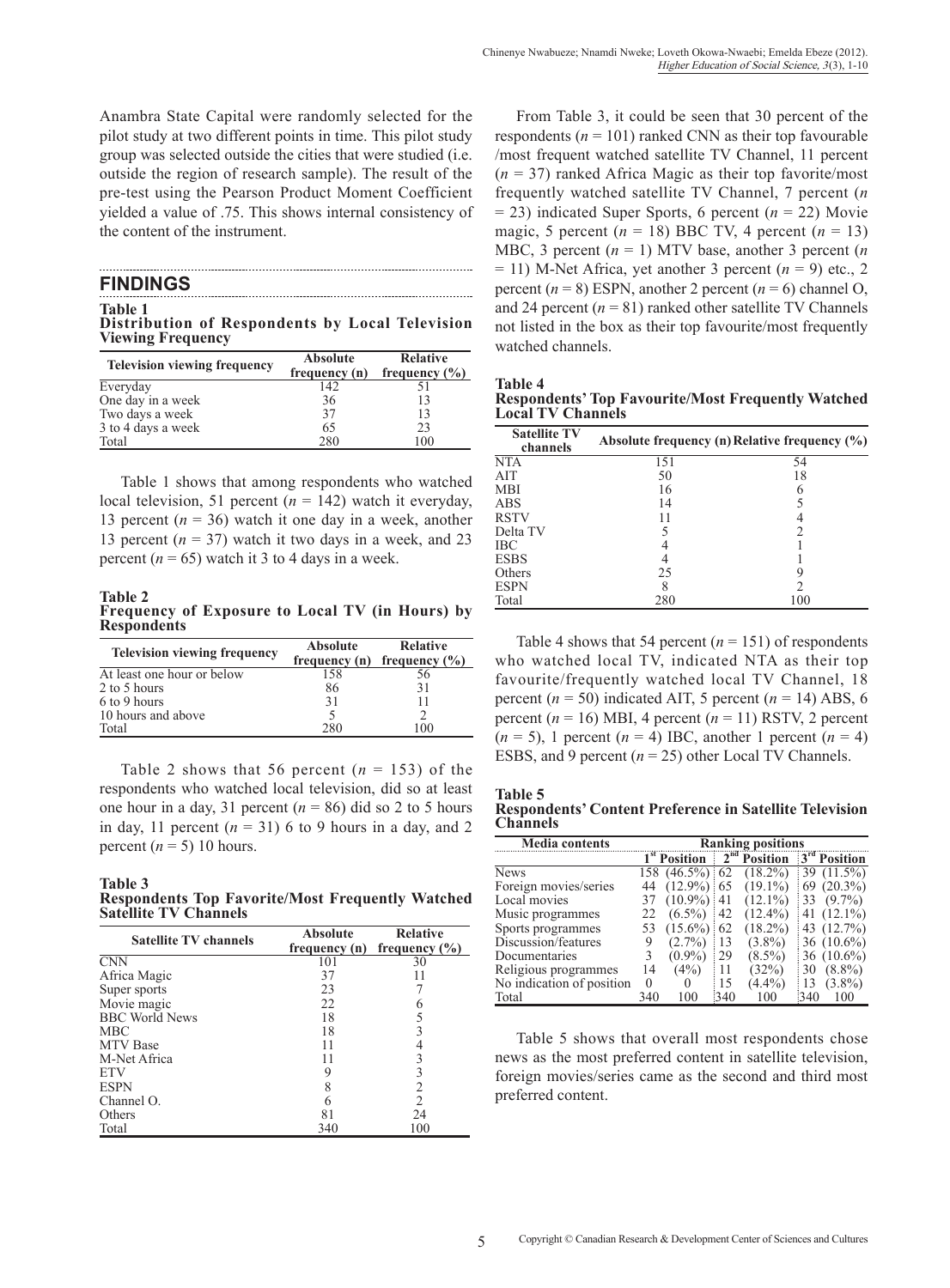**Table 6 Respondents' Content Preference in Local Television Channels** 

| <b>Media contents</b>     | <b>Ranking positions</b>     |                                |                                              |  |  |  |
|---------------------------|------------------------------|--------------------------------|----------------------------------------------|--|--|--|
|                           |                              |                                | $1st$ Position $2nd$ Position $3rd$ Position |  |  |  |
| <b>News</b>               |                              | $181 (64.6\%)$ 33 $(11.8\%)$   | $(6.4\%)$                                    |  |  |  |
| Foreign movies/series     |                              | $(4.6\%)$ : 32 $(11.4\%)$ : 24 | $(8.6\%)$                                    |  |  |  |
| Local movies              | $(10\%)$<br>28               | $19(13.9\%)$                   | (15%)<br>42                                  |  |  |  |
| Music programmes          | $(6.1\%)$                    | $(10\%)$<br>28                 | $(10.7\%)$<br>30                             |  |  |  |
| Sports programmes         | $(7.9\%)$<br>22              | $(20\%)$<br>56                 | $(14.6\%)$                                   |  |  |  |
| Discussion/Features       | $(2.5\%)$                    | $(10.4\%)$<br>29               | $(13.2\%)$                                   |  |  |  |
| Documentaries             | $(1.8\%)$                    | $(7.9\%)$<br>22                | $(15.7\%)$<br>44                             |  |  |  |
| Religious programmes      | $2.5\%$                      | $(7.9\%)$                      | $(10.4\%)$<br>29                             |  |  |  |
| No indication of position | $(0\%)$<br>$\mathbf{\Omega}$ | $(6.8\%)$<br>19                | $(5.4\%)$                                    |  |  |  |
| Total                     | 280<br>100                   | :280<br>(1)                    | :280<br>100                                  |  |  |  |

Table 6 shows that overall, most of the respondents chose news as the preferred content in local television; sports programmes came as the second most preferred content, while documentaries came third.

**Table 7 Affective Needs Gratification Derived Most by Respondents from Satellite Television**

| <b>Gratifications</b>                                     | <b>Ranking positions</b> |         |   |                                                                                |      |                 |
|-----------------------------------------------------------|--------------------------|---------|---|--------------------------------------------------------------------------------|------|-----------------|
|                                                           | $\overline{1}^{\rm st}$  |         |   | 2 <sup>nd</sup>                                                                |      | $3^{\text{rd}}$ |
|                                                           |                          |         |   | <b>Position Position Position</b>                                              |      |                 |
| To watch high-quality productions                         |                          |         |   | $104(30\%)$ 80 $(24\%)$ 51 $(15\%)$                                            |      |                 |
| To get high-quality programme<br>content                  |                          |         |   | $82(24\%)$ 83 $(24\%)$ 35 $(10\%)$                                             |      |                 |
| Because it is exciting and<br>entertaining                |                          |         |   | 71 $(20\%)$ : 46 $(14\%)$ : 80 $(24\%)$                                        |      |                 |
| Because it is a pleasant rest                             |                          |         |   | 16 (5%) 35 (10%) 39 (11%)                                                      |      |                 |
| To forget about all my problems                           |                          |         |   | 13 $(4\%)$ 19 $(6\%)$ 35 (10%)                                                 |      |                 |
| To escape from realities of<br>everyday life              | 9                        |         |   | $(3\%)$ 9 $(3\%)$ 17 $(5\%)$                                                   |      |                 |
| To watch uncensored programmes                            |                          |         |   | 2 $(1\%)$ 5 $(1\%)$ 3 $(1\%)$                                                  |      |                 |
| Because it is always there 24 hours<br>a day              |                          |         |   | $14 \quad (4\%) \stackrel{?}{=} 25 \quad (7\%) \stackrel{?}{=} 29 \quad (9\%)$ |      |                 |
| Because there is a wide variety of<br>programmes/channels |                          |         |   | 13 (4%) 18 (5%)                                                                |      | 28 (8%)         |
| Because local TV is not interesting                       |                          |         |   | $16(5\%)$ 14 $(4\%)$                                                           |      | 14 $(4%)$       |
| No indication of position                                 |                          | $=$ $=$ | 6 | $(2\%)$                                                                        | 9    | (3%)            |
| Total                                                     | 340                      |         |   | 100 340 100                                                                    | :340 | -100            |

Table 7 shows that overall, most respondents chose "To watch high quality productions" as the first affective need gratification they from exposure to satellite TV. "To get high-quality programme content" came second while "Because it is exciting and entertaining" came third.

**Table 8 Cognitive Needs Gratifications Derived Most by Respondents from Satellite TV Channels**

| Gratification                                                                             | <b>Ranking positions</b> |                                   |                 |                     |  |                              |
|-------------------------------------------------------------------------------------------|--------------------------|-----------------------------------|-----------------|---------------------|--|------------------------------|
|                                                                                           |                          | $\overline{1}^{\text{st}}$        | 2 <sup>nd</sup> |                     |  | $\mathbf{a}$ rd $\mathbf{b}$ |
|                                                                                           |                          | <b>Position Position Position</b> |                 |                     |  |                              |
| To get more global view from what $191(56%)$ 39 (12%) 25 (7%)<br>is going on in the world |                          |                                   |                 |                     |  |                              |
| To learn from things happening in $34$ (10%) 111 (33%) 51 (15%)<br>the world.             |                          |                                   |                 |                     |  |                              |
| To acquire useful information for $23$ (7%) 64 (19%) 69 (20%)<br>daily life               |                          |                                   |                 |                     |  |                              |
| To acquire information about $16(5\%)$ 34 (10%) 31 (9%)<br>foreign lifestyle              |                          |                                   |                 |                     |  |                              |
| To participate in discussions with $13$ (3%) 21 (6%) 33 (10%)<br>friends                  |                          |                                   |                 |                     |  |                              |
| To help me make up my mind about<br>important issues                                      |                          |                                   |                 |                     |  | 15 (4%) 28 (8%) 29 (9%)      |
| Because it is interesting.                                                                |                          |                                   |                 |                     |  | 30 (9%) 14 (4%) 41 (12%)     |
| To get more knowledge about<br>different cultures around the world                        |                          |                                   |                 |                     |  | 19 (6%) 18 (5%) 41 (12%)     |
| No indication of position                                                                 |                          | $=$ $=$ 11 (3%) 20 (6%)           |                 |                     |  |                              |
| Total                                                                                     | 340                      |                                   |                 | 100 340 100 340 100 |  |                              |

Table 8 contains the rankings of most derived cognitive needs/gratifications by respondents from exposure to satellite television. It shows that overall most respondents chose, "To get more global view from what is going on in the world" as the most derived cognitive need/gratification from exposure to satellite TV, "To learn from things happening in the world came second", while "To acquire useful information about daily life" came third.

**Table 9 Age and Exposure to Satellite and Local Television**

|                                      | <b>Ranking positions</b> |                |                 |     |                            |  |                                        |  |  |
|--------------------------------------|--------------------------|----------------|-----------------|-----|----------------------------|--|----------------------------------------|--|--|
| <b>Responses</b><br>(Daily exposure) | <b>Local television</b>  |                |                 |     | <b>Satellite frequency</b> |  |                                        |  |  |
|                                      | Young<br>adults          |                | Older<br>adults |     | Young<br>adults            |  | <b>Older adults</b>                    |  |  |
| At least one hour or<br>less         |                          |                |                 |     |                            |  | 107 (57%) 51 (56%) 65 (31%) 39 (30.2%) |  |  |
| 2 to 5 hours                         |                          |                |                 |     |                            |  | 62 (33%) 30 (32%) 102 (48%) 70 (54.3%) |  |  |
| 6 to 9 hours                         | (7%)                     |                |                 |     |                            |  | $(8\%)$ 38 $(18\%)$ 13 $(10.1\%)$      |  |  |
| 10 hours and above                   | (3%)                     | $\overline{3}$ | (3%)            | 6   | (3%)                       |  | $(5.4\%)$                              |  |  |
| Total                                | 189                      |                | 100             | 211 | 100                        |  | 100                                    |  |  |

Table 9 shows that out of 280 respondents that watched local television, 189 are young adults (those aged between 18 and 35 years of age) while 91 are old adults (those aged from 36 years and above). The table further shows that out of 340 respondents who watched satellite television, 211 are young adults while 129 are old adults. The table shows the number of hours these respondents spend watching television.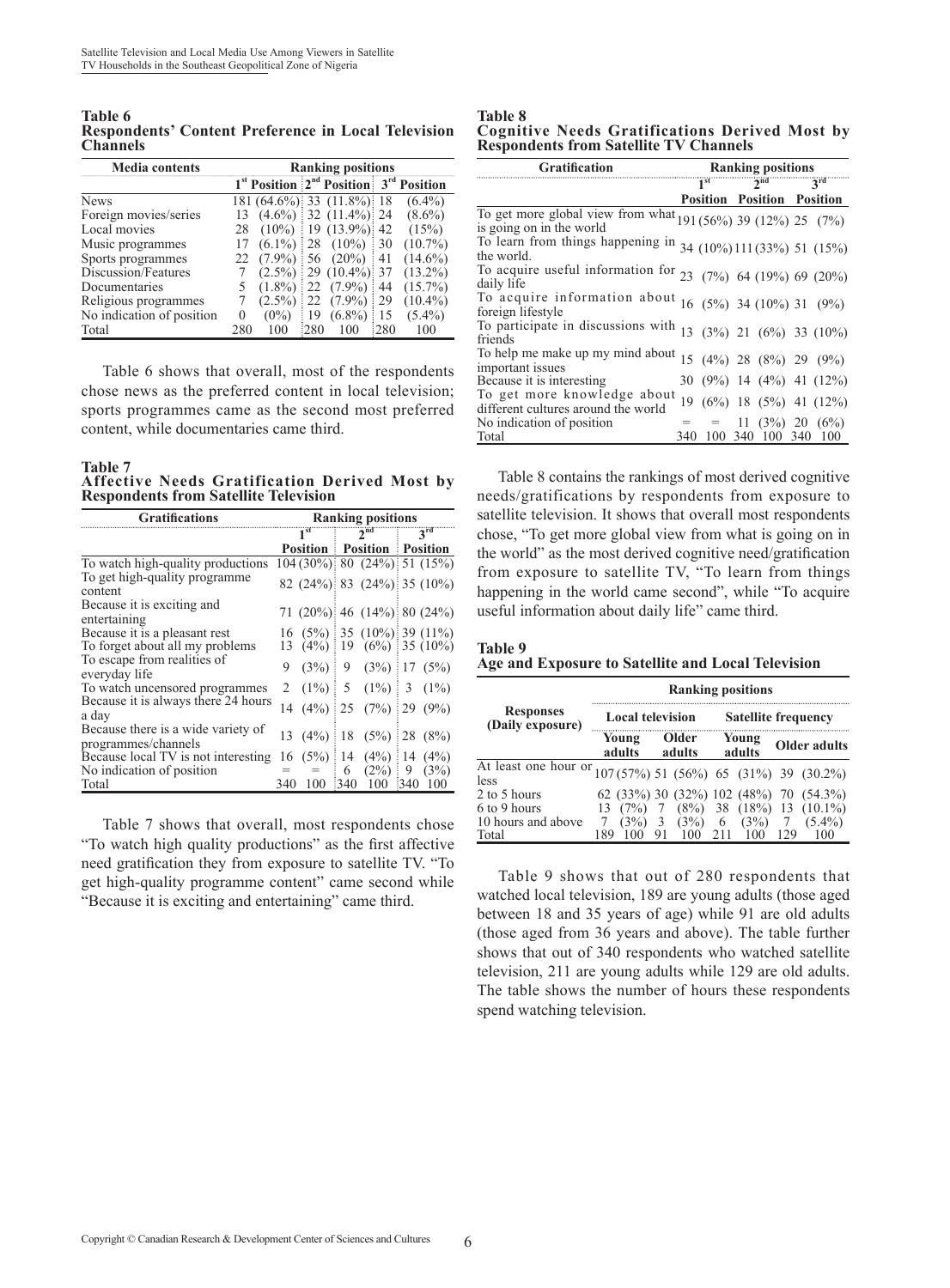## **DISCUSSION OF FINDINGS**

#### **Research Question One**

#### **Do Viewers in Satellite TV Household in the South East Geopolitical Zone Watch More Satellite TV Than Local TV?**

The findings showed that 54 percent of respondents who watched satellite TV did so at least 2 to 5 hours in a day while the highest frequency of exposure to local TV among those who did so, was at least one hour a day or below, as indicated by 51 percent of the respondents. Daily exposure to these stations was also measured and it was discovered that more people watched satellite TV everyday (61 percent) than those who watched local TV daily (51 percent). This shows that in satellite TV households, viewers watched more satellite TV than local TV. However, the difference in level of exposure to satellite and local TV is not significant. This was confirmed by result of the t-test which tested the hypothesis on whether there was a significant difference in the level of exposure to local and satellite TV by viewers in satellite TV households.

The fact that viewers in satellite TV households exposed themselves more to satellite than local TV had received support in other studies. Okoye's (2004) study revealed that Ikoyi residents watched satellite TV for higher number of hours in a day than local TV. Similarly, Marghalini, Palmgreen and Boyd (1998) observed after a large-scale survey of how Saudi Arabians use satellite TV, that viewers spent more hours watching satellite channels than the two local government channels. The same findings were made by Rahman (1998) who, after studying Egyptian viewers revealed that a significantly larger number of viewers in satellite TV households tend to watch more satellite TV than national TV.

The fact remains that the differences in viewer's level of exposure to satellite and local TV is not significant, as revealed by the tested hypothesis. This could be because the respondents also rely on local TV for national news or information about Nigeria. Studies by Marghalini, Palmgreen and Boyd (1998), and Rahman (1998) cited above, show that audience members rely on local TV for local news of news about their home country. Just as the uses and gratifications theory postulates, audience members in this instance, are interested in satisfying the need for news and this gratifications is derived from exposure to both satellite and local TV.

#### **Research Question Two**

#### **What Gratification Do Viewers in Satellite Television Households Derive from Satellite TV Viewing?**

The data presented in Tables 7 and 8 show respondents' most derived gratifications. While Table 7 contains respondents' most derived affective needs gratification, Table 8 contains their most derived cognitive needs gratifications. From Table 8 it could be observed that "To watch high-quality productions" was placed in the first position as respondents' most derived affective needs gratification, followed by "To get high quality programme content" and "Because is exciting and entertaining" in the second and third positions respectively (30 percent, 24 percent, and another 24 percent of respondents in that order). This shows that quality of production and programme content, including the exciting nature of satellite television programmes, interest viewers in satellite TV households and could partly account for the growing interest in subscription to these channels as revealed in the study carried out by Okoye (2004). This goes to show that what applies to satellite TV viewers in the southeast geopolitical zone applies to satellite TV viewers in Lagos state where Okoye studied and discovered that viewers indicated that they depended on satellite TV for their entertainment needs.

The findings on quality of programme content and production was earlier confirmed by Abdalla (Zureikat, 1999) who, after a Uses and Gratifications study of Egyptian viewers, found that creativity and highquality visual production are important to satellite TV audiences. Similarly, as Mboho and Nwabueze (2008, p. 75) observed; "The high consumption of international media content by audience in developing nations is basically premised on the quality of programming (media content)…. High quality programmes generate high audience interest." Marghalini, Palmgreen and Boyd (1998) after a study of satellite TV viewing in Saudi Arabia, revealed that the availability of 24 hours a day great variety of quality programming emerged as the major motive for satellite TV viewing.

The most derived cognitive needs gratifications as contained in Table 19 are "To get more global view about what is going on in the world" ranked first position by 56 percent of the respondents, "To learn from things happening around the world", ranked second position by 33 percent of the respondents, and "To acquire useful information about daily life" ranked third position by 20 percent of the respondents. This emphasizes the information need which audience always seek to gratify through exposure to media that an satisfy needs. Dominick (1999) observed that most audiences used the media principally for information seeking and to keep abreast of on-going events.

A similar study carried out in Nigeria had confirmed that Nigerian viewers turn to satellite television more than local television for information about what is happening around the world. Okoye (2004), after a study of two cities in Lagos, discovered that respondents depended more on satellite TV for world news than local TV Local TV however satisfied their need for national news.

The findings also agreed with the Uses and Gratifications theory which postulates that the audience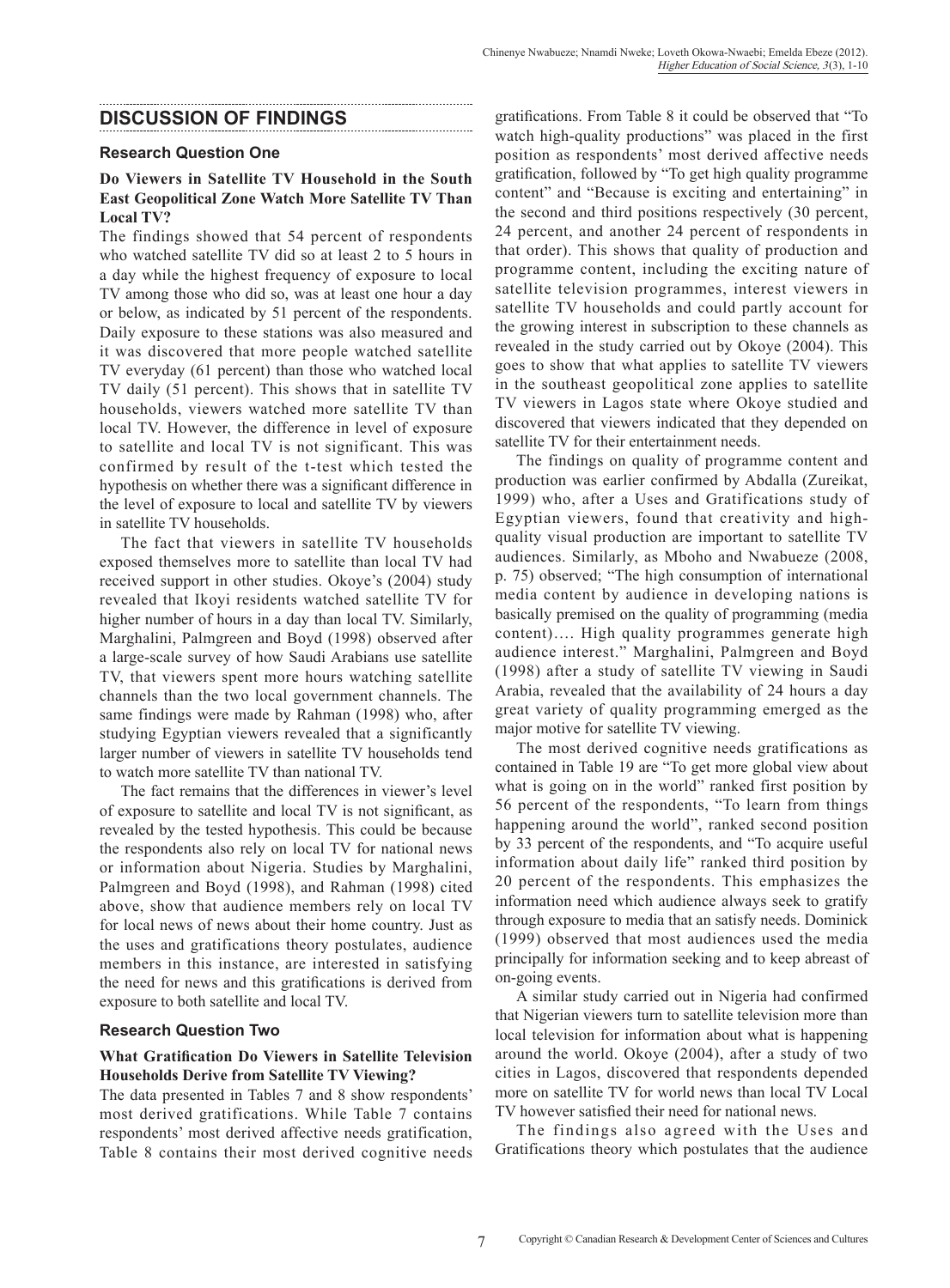is active and they use the media to gratify their own needs and motivations. This study shows that the need for information is a major gratification that motivates exposure to satellite TV viewing among viewers in satellite TV households in the southeast geopolitical zone. McQuail (2005, p. 423) observes that information is among the major needs that audience seek to satisfy through exposure to the media.

#### **Research Question Three**

### **What Are the Programme Types Preferred by Viewers on Satellite TV Household on Satellite TV Channels and Local TV Stations?**

The data show that news was ranked first as the most preferred content in satellite TV and local TV by 46.5 percent and 64.6 percent of respondents respectively. Foreign movies were ranked second and their as the preferred content in satellite TV while sports programmes and documentaries were ranked second and third respectively as the next most proffered contents in Local TV.

The ranking of news as the most preferred content in both local and satellite TV had received empirical support in other studies which had found that news in the most widely assessed media content by the audience (Rahman, 1998; Dominick, 1999; Aliede, 2002; Okoye, 2003; Ekanem, 2006). While satellite television satisfies foreign news needs of the audience, local television satisfies their local news needs, as was revealed in the study by Okoye (2004).

This corresponds with the tenets of the uses and gratifications theory which asserted that the audience expose themselves to the media based o satisfaction they derive specific contents. Here the study revealed that news content motivates exposure to satellite and local TV in satellite TV households.

#### **Research Question Four**

## **Is There a Relationship Between Age and Level of Exposure to Satellite TV?**

The data showed no serious relationship between age and exposure to satellite television (as was confirmed by the chi square computation in Appendix C). Both young adults (aged 18-35 years) and old adults (aged 36 years and above) watched less local television and more satellite television. The table showed that a higher number of young adults (48 percent) watch satellite TV for the same amount of time (2 to 5 hours daily).

This observation tallied with the findings of Rahman (1998) who, after a Uses and Gratification study of Egyptian satellite TV viewers, discovered that age does not determine the uses and gratifications of satellite TV viewing. Although Rahman studied whether age determined uses and Gratifications of satellite TV, it is pertinent to note that among viewers in Satellite TV households in the south east, gratifications determine level of exposure. As was observed in research question one, what motivates respondents' exposure satellite TV is quality of progarmmes and entertainment nature of programmes. These factors motivate exposure of respondents, both young and old adults, to satellite television. They could also be responsible for level of exposure to satellite television, not age.

This observation in interesting because studies have confirmed a link between age and high or low media exposure (Schramm & Porter, 1982; Davison *et al.*, 1982; Defleur & Dennis, 1994). Most of them treated the media generally and were not specific on Satellite TV viewers as the present study did.

It is pertinent to note that the studies which linked age with level of exposure looked at the media generally. They did not study satellite TV viewers particularly. For instance, some of them found that newspaper reading was heavy among old adults while television viewing was heavy among young adults (Schramm & Porter, 1982; Bittner, 1989). Some others studies were the relationship between age and magazine reading or movie going. The present study dwelt on satellite TV viewing.

#### **Research Question Five**

#### **What Are the Most Preferred Satellite TV and Local Channels by Viewers in Satellite TV Households in the South East Geographical Zone?**

With respect to satellite TV channel, the findings revealed that CNN was the most preferred channel (30 percent of respondents), followed by African Magic, Super Sport, Movie Magic, and BBC World News, in that order (11 percent, 7 percent, 6 percent, and 5 percent of respondents respectively). With respect to local channels, the findings revealed that NTA was the most preferred (54 percent of respondents), followed by AIT, MBI, ABS, and RSTV in that order (18 percent, 6 percent, 5 percent and 4 percent respectively). Other local and foreign channels were variously indicated by the respondents.

The fact that CNN became the most preferred favourite satellite TV Channel is not surprising. Rahman (1998) also revealed that viewers in Lagos ranked CNN as their most popular satellite TV channel. CNN is the leading news/ current affairs satellite channel with global credibility.

The fact that respondents in the present study ranked news as their most preferred content, and information as the most derived need gratification, must have accounted for the emergence of CNN as the most preferred/favourite channel. Locally, NTA can easily be chosen as the most preferred because of its credibility and wider reach when compared to other credible local channels especially the privately owned channels such as AIT and Channels TV. Okoye's (2004) study revealed a preference of NTA and AIT as the most popular local channels among viewers in Lagos State.

In relation to the social categories theory, satellite TV households constitute a social category. Their satellite TV channel preference tends to be the same for viewers in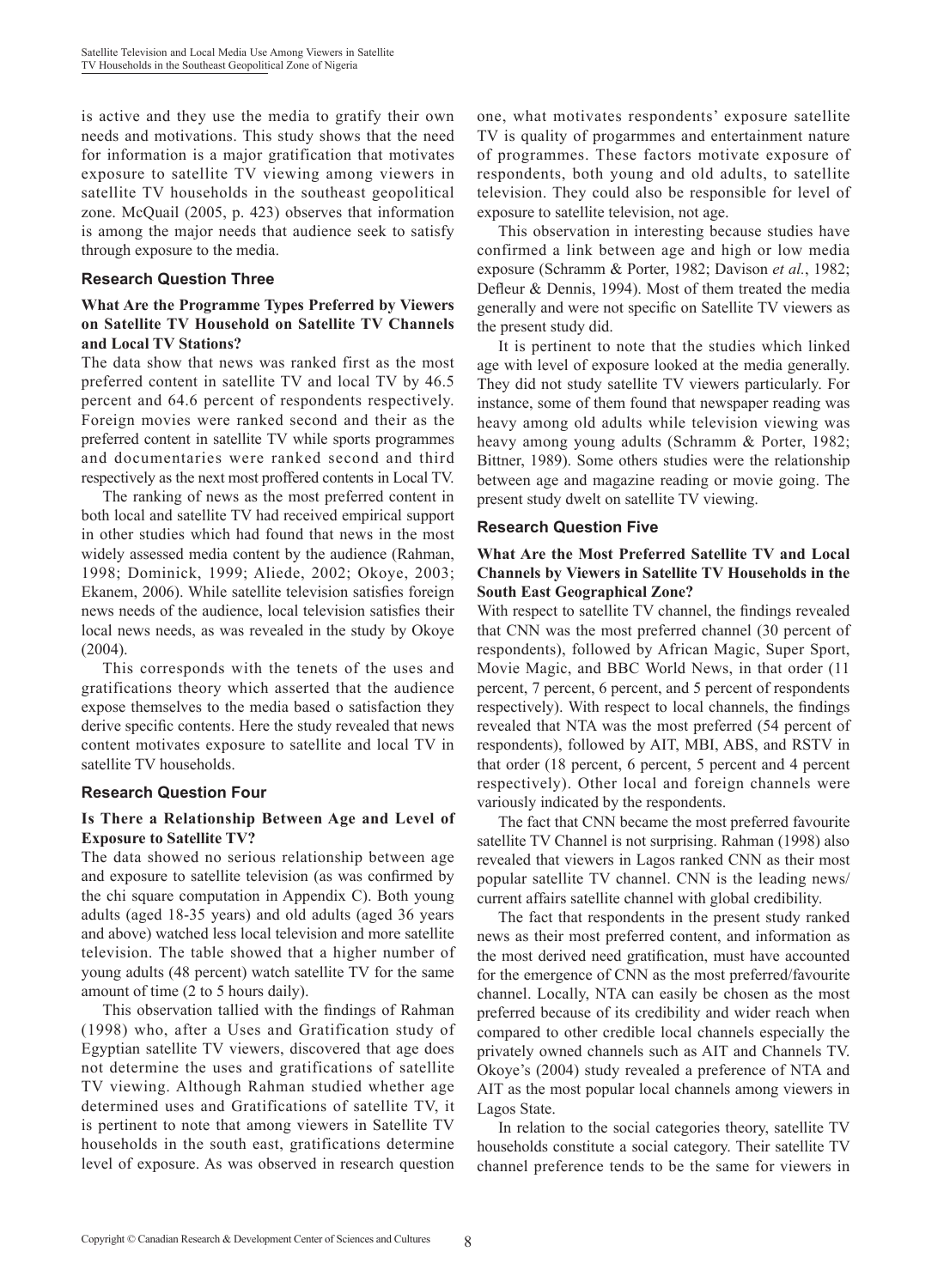Owerri, Enugu, Onitsha, Lagos, and Egypt as revealed by this study and others by Rahman (1998) and (Okoye, 2004).

#### **Hypothesis One**

 $H<sub>0</sub>$ 1: There is no significant difference between the level of exposure to satellite and local television among viewers in satellite TV households.

#### **Table 10**

**T-Test Distribution Between X and SD on Level of Exposure to Satellite TV and Local TV by Viewers in Satellite TV Household**

| Viewers  | Level of exposure |  |       |            |                 |
|----------|-------------------|--|-------|------------|-----------------|
|          |                   |  | t-cal | t-critical | P < 0.05        |
| Sat. TV  |                   |  | 0.30  | 1.943      |                 |
| Local TV | 70                |  |       |            | Not significant |

The hypothesis was computed by using t-test for group or correlated data. The computation (see Appendix A for details) yielded the value 0.30. The table values here are t  $\le$  -1.943 or t  $\ge$  1.943 at 0.05 level of significance. The rule says that if the calculated t value equal or exceeds the table values, the null hypothesis is rejected while the alternative hypothesis is upheld.

Since the calculated t does not equal or exceed the table values, the conclusion is that there is no significant difference between the level of exposure to satellite and local television among viewers in satellite television households.

#### **Hypothesis Two**

*H<sub>0</sub>*2: There is no significant relationship between age and level of exposure to satellite television among viewers in satellite TV households.

The chi-square computation yielded a value of 5.36, which is less than the critical value of 7.815. Thus, the null hypothesis  $(H_0)$  was accepted. This means that there is no significant relationship between respondents' age and exposure to satellite television among viewers in satellite TV households.

# **CONCLUSION AND RECOMMENDATIONS**

The findings of this study showed that in satellite TV households in the Southeast geopolitical zone of Nigeria, the number of viewers that watched satellite television was higher than the number that watched local television. The data further showed that more viewers watched satellite television everyday than those who watched local television. Furthermore, exposure rate in terms of hours was higher for satellite television than local television. It is clear from the data, that viewers in satellite television watched more satellite television than local television. But the difference in the level of exposure to the two television categories was not significant, as confirmed by the result of the t-test to that effect.

The study also confirmed that the quest for high-

quality productions, high-quality programmes, and exciting programmes motivate respondents exposure to satellite television in Nigeria. The study further confirmed that news was the most preferred content in satellite and local television by viewers in satellite TV households. It further established that no significant relationship exists between age and level of exposure to satellite and local television. It further showed that the most preferred satellite TV channel was Cable News Network (CNN) while the most preferred local channel was Nigerian Television Authority (NTA).

This study is a vital contribution to countless research studies on uses and gratifications theory which, according to DeFleur and Ball-Rokeach (1975, p. 403) "studies how such factors as content, type of medium, circumstances of exposure and social context can influence the kinds of satisfactions and rewards obtained (from media exposure)." It contributes Nigerian perspective to uses and gratifications studies.

The study recommended that research interests in the future should investigate viewers' exposure to Nigerian stations that operate satellite television services. Such studies should investigate the relationship between exposure to foreign satellite channels and local satellite channels (such as AIT, NTA International, Channels etc.). It would be interesting to find out whether such channels (local satellite channels) are gaining grounds among viewers in satellite TV households in Nigeria. It also recommended that future research interests should also include viewers who do not live in satellite TV households but have access to satellite TV (in viewing centers, friends' houses, hostels, hotels etc.). It would be interesting to find out their level of exposure to satellite and local television, even though they do not have satellite TV services in their homes. Further studies could look into the impact of exposure to satellite and local television on viewers or on the society.

# **REFERENCES**

- Aliede, J. (2003). Mass Media and Policies in Nigeria: A Historical and Contemporary Overview. In I. E. Nwosu (Ed.), *Polimedia: Media and Politics in Nigeria* (pp. 15- 37). Enugu: African Council for Communication Education (AICE) Nigeria Chapter.
- Bittner, J. (1989). *Mass Communication: An Introduction* (5th ed.). Englewood Cliffs: Prentice Hall.
- Chadha, K., & Kavoori, A. (2005). Globalization and National Media Systems: Mapping Interactions in Policies, Markets and Formats. In J. Curran & M. Gurevitch (Eds.), *Mass Media and Society* (4th ed., pp. 84-103). London: Hodder Education.
- Cozby, P. (2004). *Methods in Behavioural Research* (8th ed.). Boston: McGraw Hill.
- Davison, P., Boylan, J., & Yu, F. (1982). *Mass Media Systems*